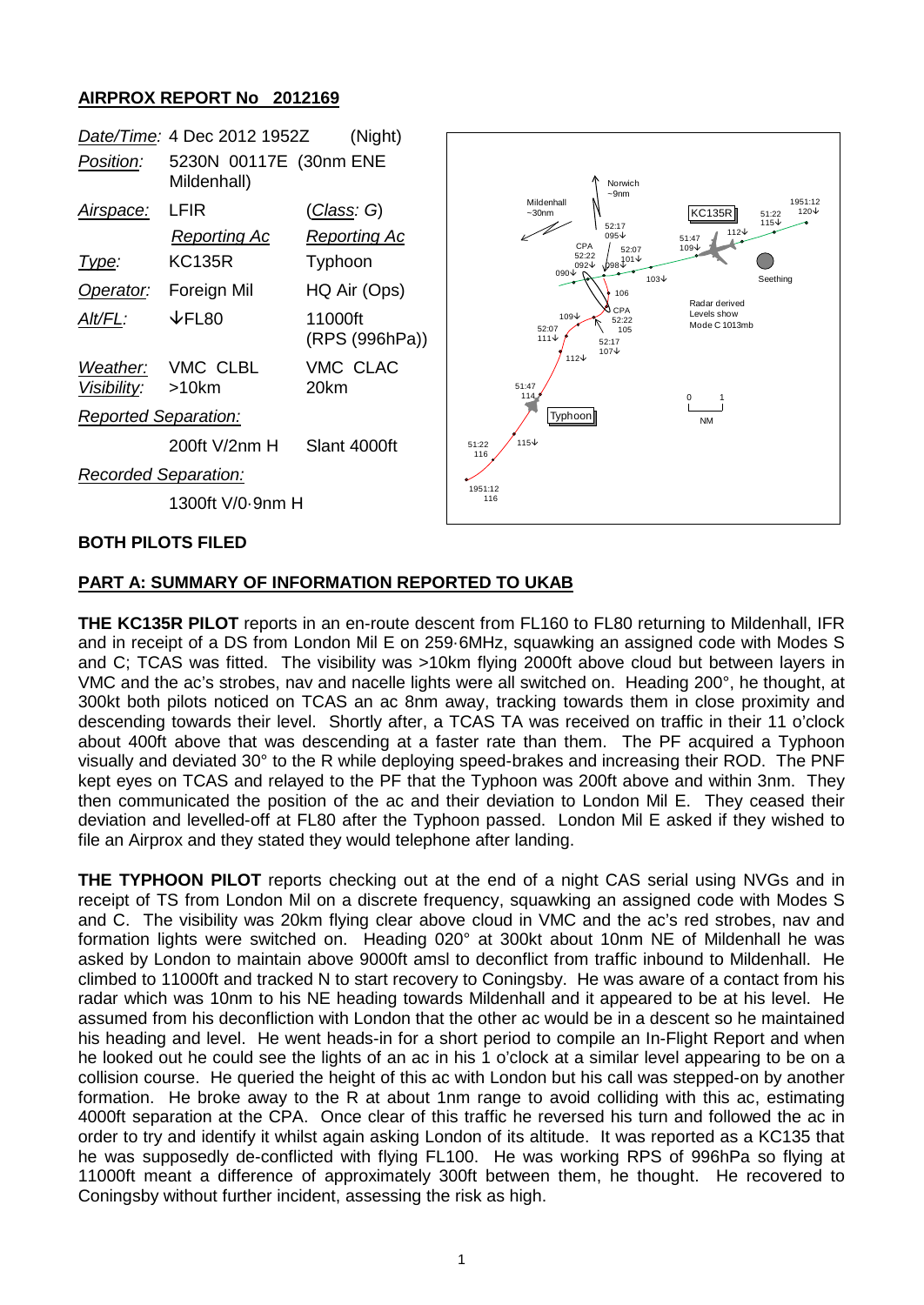**THE LATCC MIL E TACTICAL CONTROLLER** reports as the oncoming controller with the Typhoon operating between 5000ft and 19500ft RPS 996hPa and 2 F15s operating O/H Lakenheath between FL50 and FL190 on separate discrete frequencies, but MARSA and in contact with each other on a tactical frequency. As he took over control a KC135R was leaving the UAR in the vicinity of MOLIX at FL260 to descend into Lakenheath for a PD before recovering to Mildenhall for a full-stop. On its call of ready for descent he instructed the KC135R flight to descend to FL80 and ascertained that the crew would require a DS on leaving the upper air. After assessing the ROD he saw fit to stop the Typhoon not below 9000ft RPS, to which the pilot agreed. He then took a pre-note from ScATCC(Mil) for a GR4 transit from the N to Marham. As he ranged his radar display out to look for the GR4 he noticed a large number of ac (circa 30) in the D323 complex at various levels tracking S. Knowing that there were a number of F15s and Typhoons operating with Boulmer CRC in that airspace, he was anticipating pre-notes and checked the KC135R's range against the subject Typhoon and its ROD and was still content that his coordination would be sufficient. At this point various landlines were ringing and he believed he answered the Boulmer CRC line to take a pre-note on another formation flight. His Planner then stepped in to take the pre-note and he, TAC, answered the ScATCC(Mil) line to take the handover on the GR4. At this point the KC135R crew requested information on traffic in his 12 o'clock 3nm to which he responded, "Roger, apologies, expedite descent through FL80, traffic S 2nm Typhoon 500ft above". He believed he was distracted by the massive wave of ac heading out of D323 complex and by various pre-notes and handovers of traffic. At no point did he issue avoiding action to either ac as the developing situation had distracted him to such a degree. The KC135R crew stated that they were descending and taking a RH turn to avoid the Typhoon. The Typhoon pilot then requested information on the KC135R, believing it to be civil traffic before advising him to expect an Airprox report from the KC135R flight. On asking the KC135R crew if they would be filing a report, they requested the LATCC(Mil) telephone number which he gave. He believed the ac closed to 500ft vertically and 2nm laterally before the Typhoon passed 1200ft over the KC135R. Later he learnt the Supervisor received calls from both crews after his shift had ended.

**BM SAFETY POLICY & ASSURANCE** reports that this Airprox occurred at night on 4 Dec 12 between a KC135R operating IFR in receipt of a DS and a Typhoon operating VFR in receipt of a TS; both ac were receiving an ATS from LATCC(Mil) E TAC.

All heights/altitudes quoted are based upon SSR Mode C from the radar replay unless otherwise stated.

Both pilots reported VMC above and between cloud layers, with the Typhoon pilot operating on NVGs. E TAC reported medium to low workload with increasing task complexity and were providing ATS to a pair of F15s unrelated to the incident, in addition to the Typhoon and KC135R. All 3 of these 'speaking units' were operating on separate frequencies, with the Typhoon and F15 formation requiring 'discrete' frequencies; consequently, although frequency 'cross-coupling' was available to E TAC, it was not utilised.

The incident sequence commences at 1945:51 as the KC135R crew advised E TAC that they were, "*ready for descent*" and were instructed to descend to FL80. At this point, the KC135R is 69·8nm ENE of Mildenhall, tracking WSW'ly at FL260; the Typhoon is manoeuvring 12·7nm SW of Mildenhall indicating FL102; the unrelated F15 flight was manoeuvring between 13-20nm E of Mildenhall. The Typhoon is operating in an altitude block of 5000-19500ft on the RPS of 996hPa, thus the SSR Mode C of FL102 equates to an altitude of approximately 9690ft. Prior to the start of the incident sequence, at 1945:00, E TAC had taken a pre-note from ScATCC(Mil) on an unrelated GR4 transiting to RAF Marham. During this pre-note, E TAC increased the range on their surveillance display to 108nm and re-centred the display to enable scanning of the airspace to the NW of L975; the surveillance display was centred just N of the eventual point of confliction. E TAC had also selected 1min 'vector predict' lines, a tool which predicts the position and, if the option is selected, the level of all ac on the surveillance display. E TAC's surveillance display remained in this configuration throughout the incident sequence.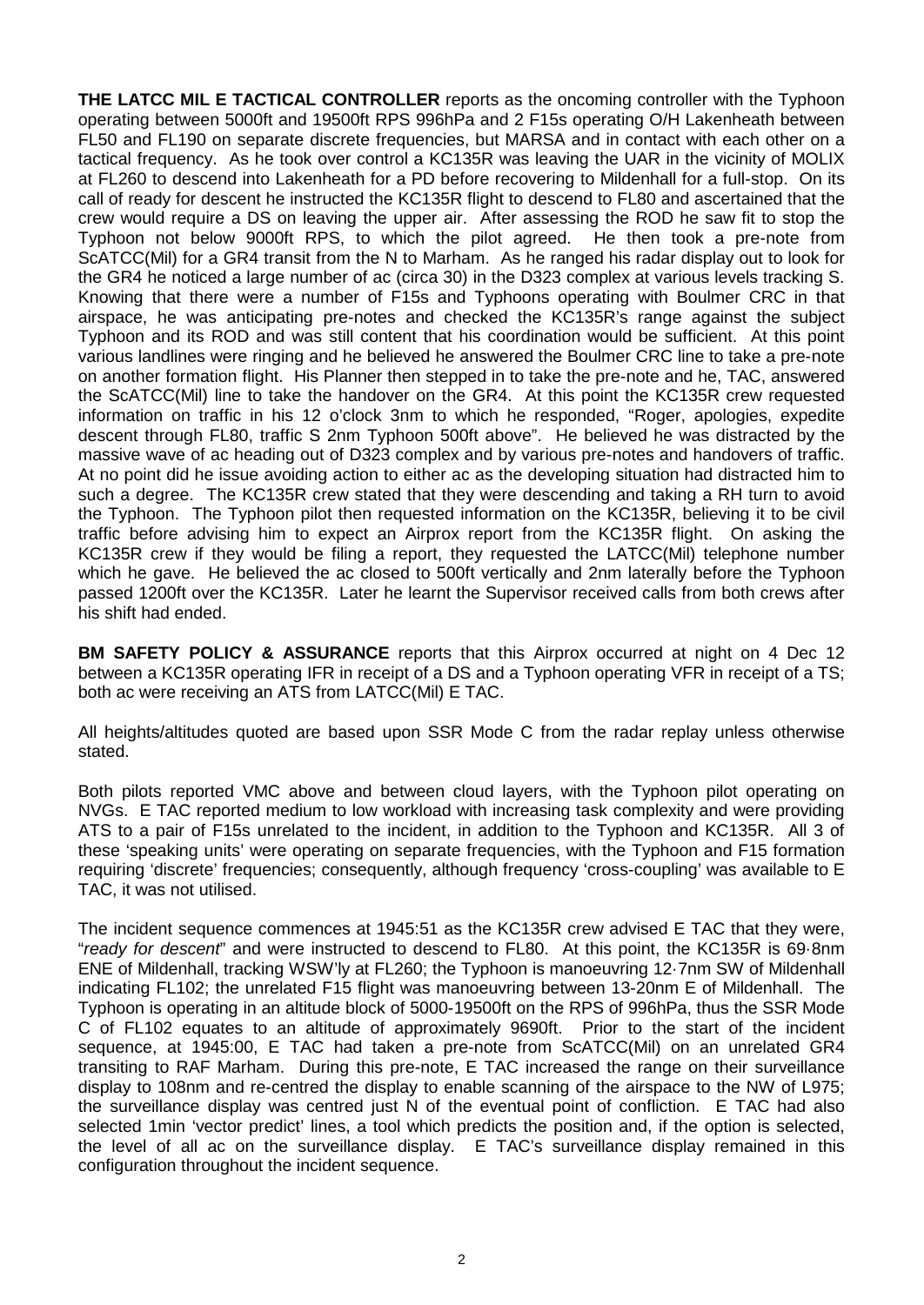At 1949:00, the KC135R's clearance to descend was amended to FL60; at this point, the KC135R is 33·6nm ENE of the Typhoon, descending through FL184. At 1949:07, having previously ascertained the type of ATS that the KC135R crew would require on leaving the Upper Air, E TAC applied a DS which was read back by the crew. At 1949:14, E TAC initiated an exchange of RT with the Typhoon pilot requesting that for, "*coordination against traffic inbound to Lakenheath, are you happy to remain not below 9000 feet 996*?" The Typhoon pilot replied at 1949:30, "*copied, not below 9000 feet on 996*." 9000ft on the RPS of 996hPa equates to 9510ft on the SAS of 1013·2hPa. At this point, the KC135R is 30·4nm ENE of the Typhoon, descending through FL165. In their DASOR, E TAC reports that they asked the Typhoon whether they were "*happy to remain not below 9000 feet 996*" having assessed the KC135R's RoD. The LATCC(Mil) radar replay system enables an investigator to see a replica of the controller's surveillance display at the time of the incident. Analysis of the data for this Airprox demonstrated that E TAC did not utilise the 'predict vector' tool to assess the KC135R's RoD and the potential for conflict with the Typhoon.

At 1950:04, E TAC 'hooked' both the Typhoon and the KC135R and established a 'range and bearing line' between them; this line was left in place throughout the remainder of the incident sequence. Between 1950:23 and 1950:40, E TAC was involved in an exchange of RT with the unrelated F15 formation, elements of which were operating 3·4nm NW and 6·1nm W of the Typhoon respectively. The KC135R continues to track WSW'ly, descending through FL144, 22nm ENE of the Typhoon; the Typhoon has begun to track ENE'ly and is indicating FL114, approximately 10890ft on RPS 996hPa. At the start of this RT exchange, the GR4 pre-noted to E TAC by ScATCC(Mil) is approximately 125·3nm NW of the impending CPA and had begun to squawk the SSR 3A code assigned to it by E TAC during the pre-note. It is shortly after this RT exchange that the additional landline exchanges with Boulmer CRC and ScATCC(Mil) reported by E TAC occurred; however, E TAC's recollection of these calls was incorrect. At 1950:44, the ScATCC(Mil) line began to ring and, although E TAC may have initially 'clicked in' to the call, the call was answered at 1950:50 by the Planner, who accepted the handover of the GR4; the handover concluded at 1951:13. At 1950:49 the Boulmer CRC line began to ring and was answered by E TAC at 1950:55, accepting a pre-note on unrelated traffic that was part of a package of around 20 ac (reported as circa 30 by E TAC); the pre-note concluded at 1951:30. At this point, the lead elements of that package were approaching the S edge of EGD 323B, transiting S.

Analysis of the LATCC(Mil) radar replay data for this Airprox shows that at 1951.12 the KC135R is 12nm ENE of the Typhoon; the 1min 'predict vector' lines on both ac indicates that approximately 2nm lateral separation would exist at the CPA 1min later, with the KC135R passing N of the Typhoon. The KC135R's data block reads FL120 descending to FL60 and the 1min 'predict vector' reads FL94; the Typhoon's data block reads FL116, manoeuvring in the block to FL200, the 1min 'predict vector' indicates FL116. In essence, the 'predict vector' line shows that the KC135R will not reach FL80 or below, before the lateral separation breaches the deconfliction minima and thus E TAC's deconfliction plan was unachievable. At 1951:22, lateral separation between the Typhoon and KC135R closes to 10·5nm and thus represents the approximate point at which the Typhoon pilot detected the KC135R on his AI radar. The KC135R is descending through FL115, the Typhoon is continuing to track ENE'ly, indicating FL116. Up to this point, the KC135R has averaged Up to this point, the KC135R has averaged approximately a 2600fpm ROD but the ROD then begins to reduce markedly, reaching approximately 830fpm at 1951:43.

At 1951:44, the KC135R crew advised E TAC, "*we have contact with traffic in our 12 o'clock, 500 high*." The KC135R is 6·5nm NE of the Typhoon indicating descent through FL111, the Typhoon is indicating FL114 (equating to approximately 10890ft on 996hPa), tracking NE'ly having turned at 1951:28. At 1951:47, the KC135R's ROD begins to increase, achieving approximately 3600fpm by the time of the CPA. E TAC replied, *"(KC135R c/s) apologies, affirm, that's a Typhoon 500 feet above. Expedite descent through FL80*" which was acknowledged by the KC135R's crew, who added, "*also got him showing descent. We're deviating right of course*." Up to this point, the KC135R had received no TI from E TAC with regards to the Typhoon. As the KC135R crew's call was acknowledged by E TAC at 1952:07, the radar replay shows the KC135R initiating a gentle turn to the R as it descends through FL101, 2·8nm NE of the Typhoon; the Typhoon is indicating FL111, maintaining its NE'ly track.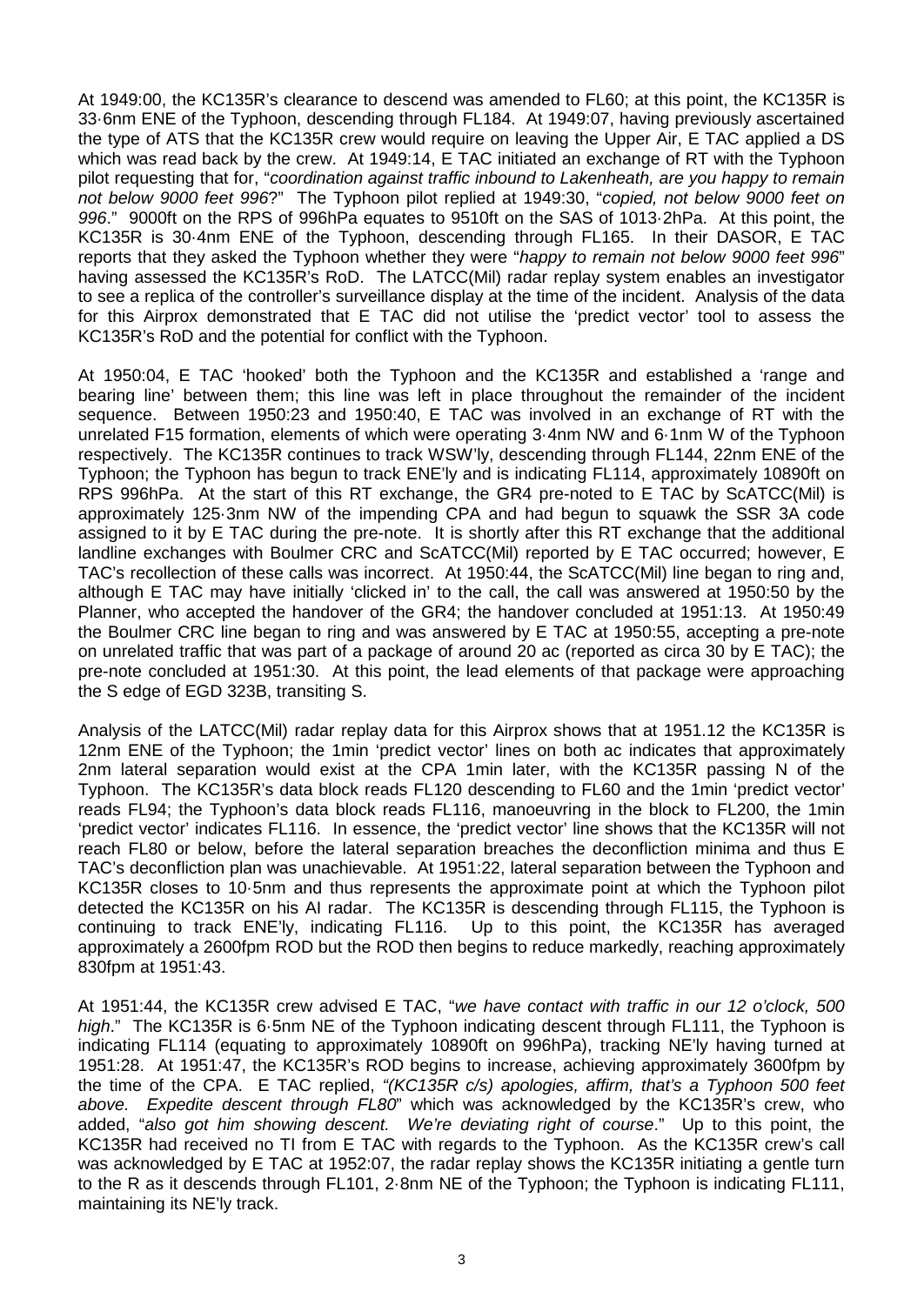CAP 413 Chapter 5 Section 1.6.4 states the phraseology to be utilised 'when the controller considers that an imminent risk of collision will exist if action is not taken immediately'. In this example, instructions such as '(KC135R c/s) avoiding action, expedite descent through FL80' or 'descend immediately FL60', followed by essential TI would have been expected.

Immediately following E TAC's acknowledgement of the KC135R crew at 1952:05, the unrelated Marham GR4 called on handover, 114·7nm NW of the impending CPA. E TAC did not have an opportunity to respond to the Marham GR4 however, as the Typhoon pilot then called them, "*requesting location of the traffic*?" Up to this point, the Typhoon pilot had received no TI from E TAC with regards to the KC135R. At 1952:15, as E TAC advises the Typhoon flight, *"(Typhoon c/s) apologies, FL100 descending*", the Typhoon is observed on the radar replay commencing a tight R turn onto a NE'ly track. The KC135R is 1·2nm NNE of the Typhoon descending through FL95, the Typhoon is indicating FL107 (10190 ft on RPS 996hPa).

The CPA occurs at 1952:22 as the Typhoon passes 0·9nm SE of the KC135R which is indicating descent through FL92, the Typhoon indicating FL105 (approximately 9990ft on RPS 996hPa) and in a L turn.

With the benefit of good VMC, AI radar and TCAS, both the Typhoon pilot and the KC135R crew were able to visually acquire the other's ac and took decisive action to break the confliction; however, this was achieved in the absence of TI and, in the case of the KC135R deconfliction advice, which both crews had an expectation of receiving.

Based on the information presented by the 1min 'vector predict' function, it was clear from 1951:13 that the deconfliction plan put in place by E TAC at 1949:14 would not be effective. Moreover, whilst E TAC had expanded the range of the surveillance display to better encompass the airspace to the NW of L975, the area of the CPA remained at approximately the centre of the display and the depiction of the incident geometry was still relatively clear. Given this and the lack of TI and/or deconfliction advice from E TAC, it is clear that they were either not monitoring the progress of the Typhoon and KC135R, or were not fully assimilating the information presented to them. E TAC stated in their DASOR that they had became distracted by landline calls from Boulmer CRC and ScATCC(Mil) and the package transiting the EGD323 complex; however, it is reasonable to argue that the most significant distracting factor was the 'unfortunate' timing of the handover from ScATCC(Mil) of the transiting GR4 and the pre-note from Boulmer CRC, as this would have directed E TAC's attention some distance away from the developing situation. Consequently, although E TAC had a plan to deconflict the KC135R and the Typhoon, they did not monitor either the Typhoon's position or the KC135R's ROD, to ensure that the plan could be achieved. Once the Typhoon began to track NE'ly, closing the lateral separation between it and the KC135R, E TAC's deconfliction plan became unachievable. As the LATCC(Mil) Examining Officer has identified, an enhancement to E TAC's plan would have been to have restricted the Typhoon's movement to the E. That said, it is reasonable to suggest that even with such a restriction, a base altitude of 9000ft on RPS 996hPa left little room for error; a better option may have been to have requested a higher base altitude.

The crews of the KC135R and Typhoon were able to discharge their responsibility to "see and avoid" each other to resolve this conflict in Class G airspace; however, this was achieved in the absence of TI and deconfliction advice from E TAC.

**HQ AIR (OPS)** comments that it is clear that in this case TCAS aided the KC135's crew to gain visual and their 30° turn helped to increase the time available for avoiding action; a timely breakaway by the Typhoon ultimately resolved the issue but it would not have been necessary if the de-confliction plan by ATC had been better. There have been a number of cases in recent months where information provided on traffic by LATCC(Mil) controllers working traffic in that sector has not been effective, perhaps it is time to consider whether the LATCC(Mil) manning for that sector is appropriate.

**HQ USAFE UK** comments that, amongst others, 2 points arise from this Airprox. Firstly, that forward planning is a vital controlling skill but it should not dominate to the detriment of those ac already in receipt of a service. Secondly, there are pros and cons to controlling with predict vectors selected on